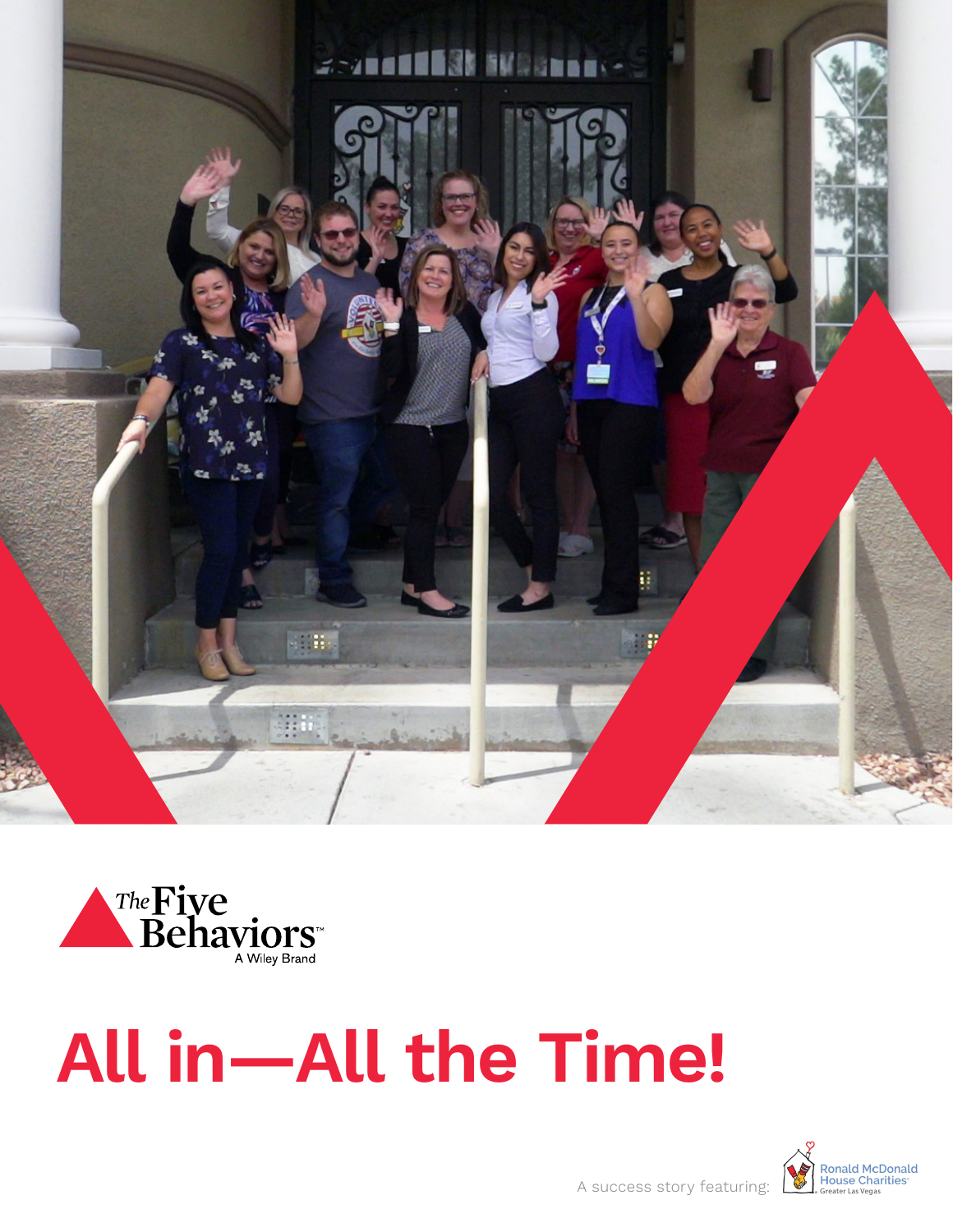**How do you begin to describe the people who make your life easier in the face of heartbreak? The words are hard to find, especially when the people in question are providing hot, homecooked meals and a safe place to sleep while your child lie sick or injured in the hospital. The people who dedicate their lives to taking care of the families who need it most. Some would call them heroes. Others might call them saints, possibly angels. But even heroes and saints have their limits. Little did the team at Ronald McDonald House Charities of Greater Las Vegas (RMHC LV) know that a major tragic event would be the catalyst to propel them from their breaking point to a new culture that allowed them to reach levels of caregiving and teamwork they had never experienced.** 

## **The Ripple Effects of Culture**

Ronald McDonald House Charities® (RMHC) is a nonprofit organization offering comfortable housing for families of seriously ill or injured hospitalized children—at little or no cost to the family. The work of RMHC employees is incredibly demanding, both mentally and emotionally. As caregivers, the effects of burnout become amplified when a workplace culture is unsupportive and dysfunctional. RMHC LV experienced workplace behaviors such as gossiping, betrayals of trust, and unproductive confrontation that led to employee turnover and an uncomfortable environment for many of their team members.

The negativity ingrained in RMHC LV's culture was even beginning to blur over into people's lives outside of work. Julie Beard, who now serves as Executive Assistant & Database Coordinator, has been with the organization for over 10 years. "Work was taking a toll on my personal life, to the point where I would go home and I wouldn't want to do anything with my husband or daughter—even around the holidays," said Beard. "I was so drained…and it was definitely making me resentful and stressed out."

A small but mighty team of 19, RMHC LV's dedicated group always had good intentions, but were never quite able to work together as effectively as they wanted. Jacqueline Cruz, Director of Development, had also noticed an absence of trust and accountability throughout the team. "I just knew that we weren't reaching our full potential as an organization because we were not able to address the things that were holding us back," Cruz remarked.

## **A Tragedy that Incited Change**

On October 1, 2017, Las Vegas experienced a tragedy the likes of which were unprecedented. A gunman opened fire on a crowd of concertgoers on the Las

Vegas Strip, killing 58 people and injuring 422. The resulting panic brought the injury total to 851 people, quickly putting healthcare facilities at maximum capacity. In the wake of the devastation, RMHC LV would play a significant role in the aftermath. They were called upon by hospital partners, first responders, and The Red Cross to provide support and housing for the families of the shooting victims.

For the first few days after the incident, the team at RMHC LV operated flawlessly. They came together and performed better than ever before to serve their community in this time of crisis but their success was fleeting. By the fourth day, the team was completely exhausted. They were defaulting back to their regular attitudes and issues of dysfunction. Their overall spirit and ability to focus on their team, along with the pressing tasks at hand, had dissipated. Alyson McCarthy, CEO of the organization, knew she had to take action…and that she needed external help.

An RMHC LV board member referred McCarthy to a Wiley Authorized Partner, who introduced her to The Five Behaviors™. McCarthy, who had already been reading Patrick Lencioni's best-selling leadership fable The Five Dysfunctions of a Team, decided to bring in the Partner for three months of one-on-one coaching. After seeing significant progress, the RMHC LV board approved a teamwide training session on The Five Behaviors.

"This was something that we were starting to look into on our own," recalled McCarthy, who wanted to experience The Five Behaviors alongside her crew. "But it's tough as the leader of a team to conduct your own seminar. If a team leader is facilitating and trying to learn at the same time, they won't be able to engage as fully in the program."